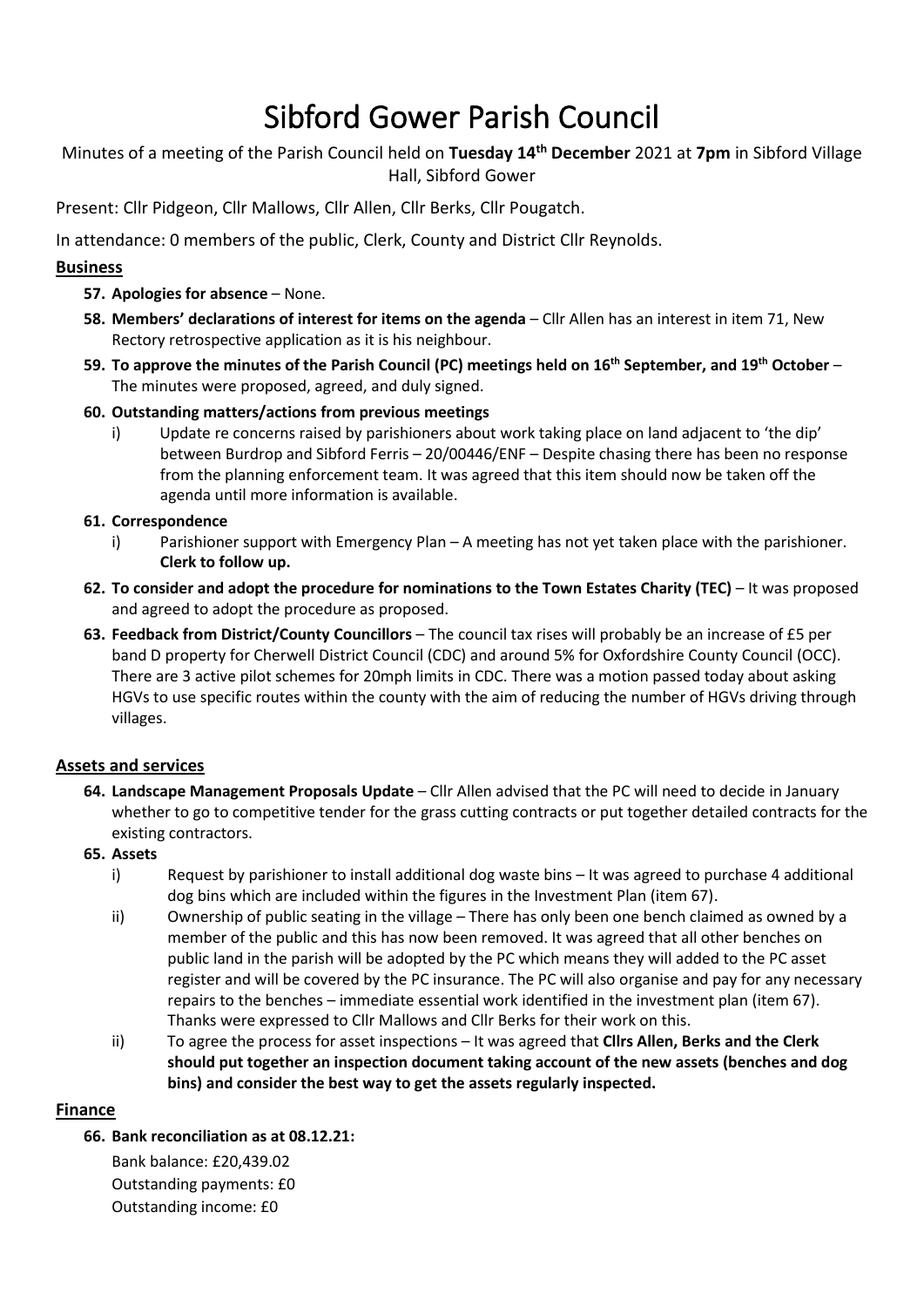Cashbook balance: £20,439.02

- **67. 2021/22 Investment Plan / Year end forecast** The investment that was going to be made on the Landscape Management has been deferred due to further plans needed in relation to the Burial Ground. The Investment Plan as presented was proposed and agreed. **Clerk to instruct work and order dog bins as per the Investment Plan.** The forecast includes a proposed additional £100 donation to the Sibford Scene but they have advised that they don't need the additional funds so the forecast will be returned to a £200 donation to the Sibford Scene. Taking account of the amounts agreed in the Investment Plan and the amendment to the forecast for the Scene the year end forecast is to have a surplus of £143.
- **68. To agree budget and precept for 2022-23** It was confirmed that the Risk Assessment was reviewed as part of the process of drafting a budget for the next financial year with no changes made. The main changes to the budget are an adjustment in the clerk's salary to allow for overtime, landscape contracts increased by 3% to allow for inflation, and a nominal increase for investments partially in relation to the burial ground. It was proposed and agreed that the budget for 2022-23 will be £13,492 resulting in a precept of £9,350 with the balance being covered by the shared funding income and VAT reclaim. **Clerk to submit precept demand.**

*County and District Cllr Reynolds left the meeting at 7:36pm.*

#### **69. To note and approve the following payments and receipts since the last meeting:**

| 13.10.21 | <b>Thomas Fox Landscaping</b>    | Mowing of Churchyard 29/07    | £129.83 |
|----------|----------------------------------|-------------------------------|---------|
| 13.10.21 | WC & EF Lovesey & Son            | Mowing Millennium Field paths | £36.00  |
| 13.10.21 | <b>Thomas Fox Landscaping</b>    | Mowing of Churchyard 23/09    | £129.83 |
| 13.10.21 | <b>Kirsty Buttle</b>             | Expenses - mileage            | £9.00   |
| 13.10.21 | <b>Kirsty Buttle</b>             | Salary + 4hrs overtime        | £219.18 |
| 13.10.21 | <b>HMRC</b>                      | <b>Tax September</b>          | £54.80  |
| 13.10.21 | Sibford Village Hall             | Donation to Showcase event    | £150.00 |
| 21.10.21 | <b>Cherwell District Council</b> | Dog bin emptying              | £60.06  |
| 21.10.21 | <b>Kirsty Buttle</b>             | Salary October                | £172.90 |
| 21.10.21 | <b>HMRC</b>                      | Tax October                   | £43.40  |
| 21.10.21 | <b>Kirsty Buttle</b>             | Mileage and stationery        | £23.13  |
| 25.11.21 | WC & EF Lovesey & Son            | Mowing Millennium Field paths | £324.00 |
| 25.11.21 | <b>Thomas Fox Landscaping</b>    | Mowing of Churchyard 14/10    | £129.83 |
| 25.11.21 | <b>Kirsty Buttle</b>             | <b>Salary November</b>        | £173.10 |
| 25.11.21 | <b>HMRC</b>                      | Tax November                  | £43.20  |

**Payments:** Proposed and agreed.

**Receipts:** Noted.

17.09.21 CDC Precept | £4,675.00

#### **Planning**

**70. Local Plan Review Submission** – A response was submitted to Cherwell District Council, the full details of which can be found on the PC website<https://thesibfords.uk/news/2021/39386> . The PC gratefully acknowledged the substantial contributions from residents who shared their professional expertise in updating the PC's draft submission. Cllr Mallows was thanked for the significant amount of work he did on putting together the response and incorporating information received from parishioners. It was noted that there was a leaflet sent out to all parishioners by an independent group in Sibford Gower in relation to their concerns about the content of the Local Plan Review.

#### **71. Planning applications received**

**21/03450/F – New Rectory, Acre Ditch, Sibford Gower.** RETROSPECTIVE - Two storey detached replacement dwelling, with semi-basement. No comment. (Response made using delegated powers).

**21/03813/TCA – Brent, Main Street, Sibford Gower.** T1 x Conifer - Fell because is overgrowing telegraph pole servicing adjacent properties. Replant with something more suitable. T2 x Conifer - Fell because is